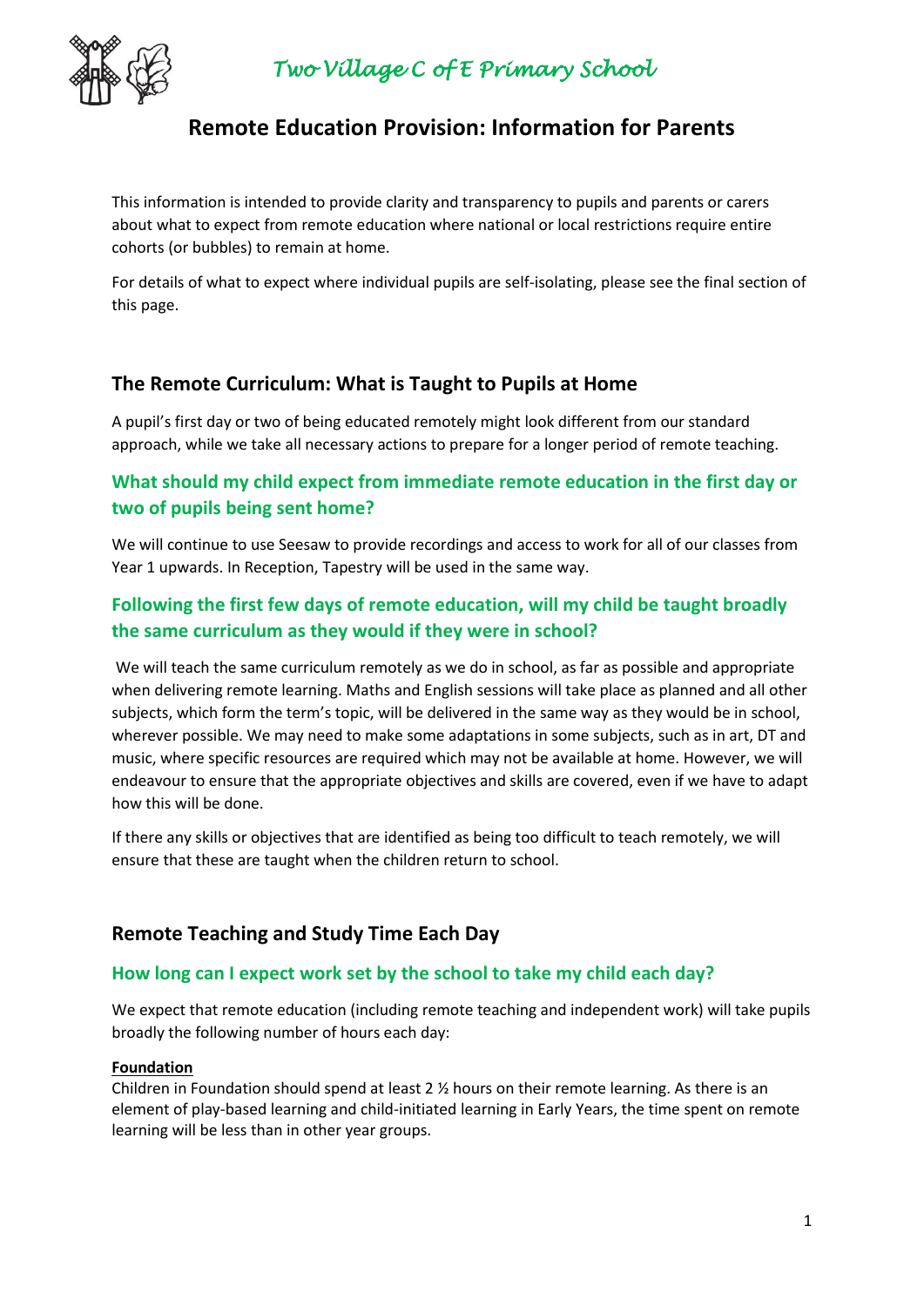

#### **Key Stage 1**

In Key Stage 1 children should spend at least 3 hours on remote learning each day. In Year 2, the amount of work provided may exceed this.

#### **Key Stage 2**

In Key Stage 2 children are expected to spend at least 4 hours on remote learning each day. In upper Key Stage 2, the amount of work provided may exceed this.

## **Accessing Remote Education**

#### **How will my child access any online remote education you are providing?**

We will use Seesaw to share recordings of teaching and other resources that pupils will need to complete their home learning. Feedback to pupils will also be provided through the use of Seesaw.

Some live sessions will be provided for all classes across the school using Teams to support pupils to maintain regular contact with their class teacher and peers.

## **If my child does not have digital or online access at home, how will you support them to access remote education?**

We recognise that some pupils may not have suitable online access at home. We take the following approaches to support those pupils to access remote education:

Our remote offer is available to all pupils who have a device that connects to the internet; this includes mobile phones and tablets. For any pupils who are unable to access online learning, we are able to provide packs of printed material, that can be collected or delivered, to be completed at home. Work can be photographed and sent to school via Class Dojo and feedback will be provided by email/Class Dojo.

Once we receive our allocation of iPads from the Government, we will be able to lend these to pupils who are most in need. We hold a record of children who are unable to access home learning to help us identify who may require this provision.

We are also able to apply for additional free mobile data for parents/carers who require this.

If you are unable to access remote learning online, please ensure that your child's class teacher or/and the school office are aware of this – schooloffice.twovillage@dcvst.org

#### **How will my child be taught remotely?**

We use a combination of the following approaches to teach pupils remotely:

- Microsoft Teams will be used to deliver some live teaching online each week
- Recorded teaching, created by class teachers will be delivered each week
- Use of online resources, including some recorded teaching, such as Oak Academy, phonics sessions available online and White Rose resources. Links to these will be provided via Seesaw or Class Dojo.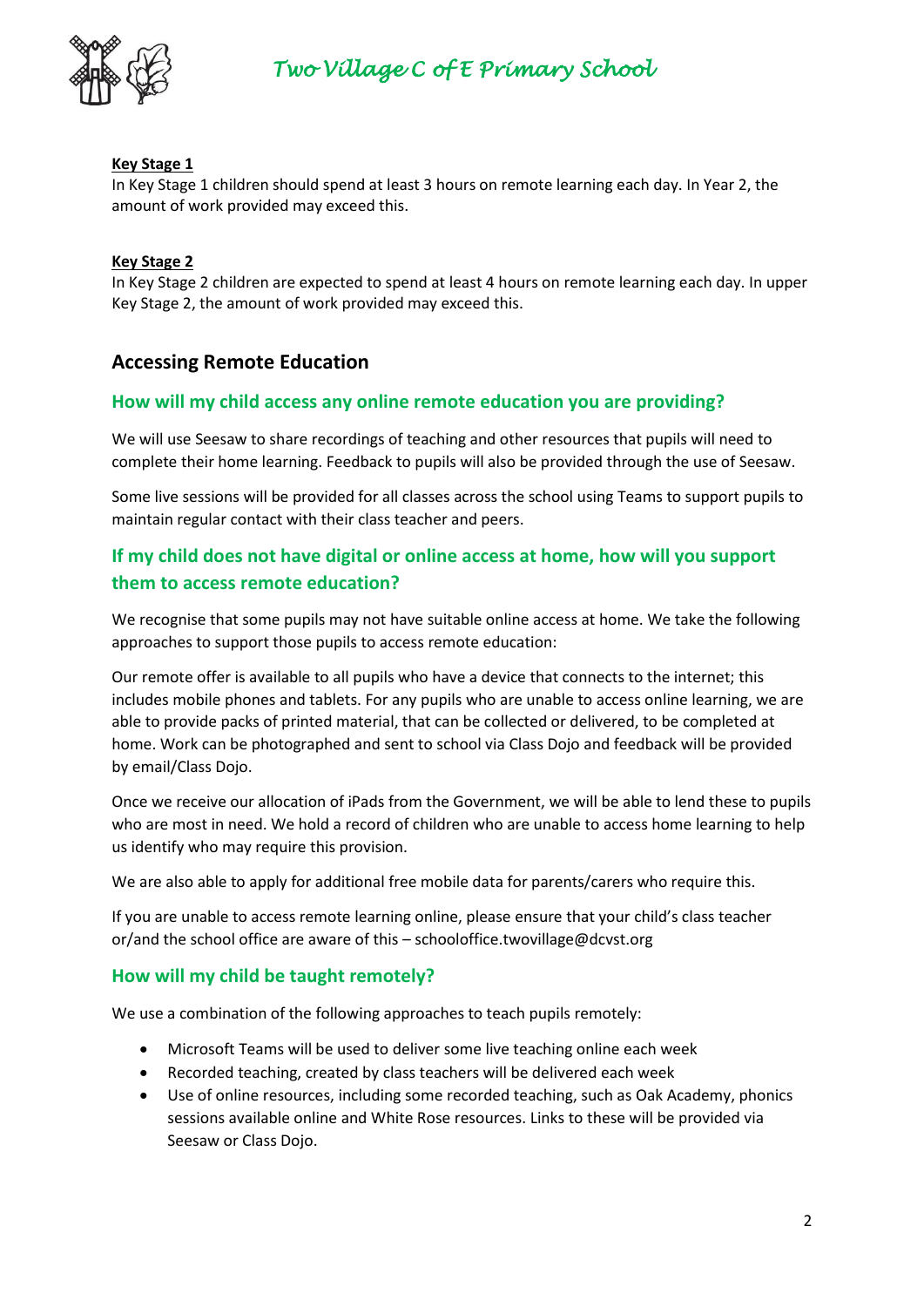

- Printable worksheets and activities will be provided via Seesaw (hard copies can be collected if required)
- Online reading schemes and packs of reading books will be sent home/collected fortnightly for children in Reception and Year 1.
- Direction to useful websites that support/enhance the teaching of specific subjects or areas will be provided, including videos. Links to these will be shared via Class Dojo/Seesaw.

# **Engagement and Feedback**

## **What are your expectations for my child's engagement and the support that we as parents and carers should provide at home?**

We would expect all of our children to engage with some of their learning daily, as far as possible. We understand that it is not always possible to support your child to complete all of their work every day, due to other commitments but it is important that they are completing as much of it as they can.

In Key Stage 2, pupils are likely to be able to engage with their remote learning more independently and may require less support, particularly if they are able to access live and recorded sessions.

Children in Reception and Key Stage 1 will require more support but useful resources and support will be provided by class teachers to enable parents/carers to best support their child.

Class teachers will provide examples of a timetable, that replicates a school day, that could be used to support your child to have a regular routine. However, if this cannot be followed due to other commitments at home, this is not a problem.

# **How will you check whether my child is engaging with their work and how will I be informed if there are concerns?**

Class teachers check pupils' work daily and keep a record of pupils' engagement, which is analysed weekly.

If there are concerns about a pupil's engagement, the class teacher will contact the child's parents, either via Class Dojo or on the phone, to discuss how support can be provided to enable them to improve their level of engagement. If engagement does not improve, further calls will be made, by the class teacher or a member of the Senior Leadership Team, to identify what can be done to improve the situation.

### **How will you assess my child's work and progress?**

Feedback can take many forms and may not always mean extensive written comments for individual children. For example, whole-class feedback or quizzes marked automatically via digital platforms are also valid and effective methods, amongst many others. Our approach to feeding back on pupil work is as follows:

Teachers will provide feedback to pupils as often as possible. Feedback will be more detailed for English and maths work but all work will be acknowledged, as far as possible. Pupils may be given next steps to complete or future work may be adapted based on what a teacher has seen.